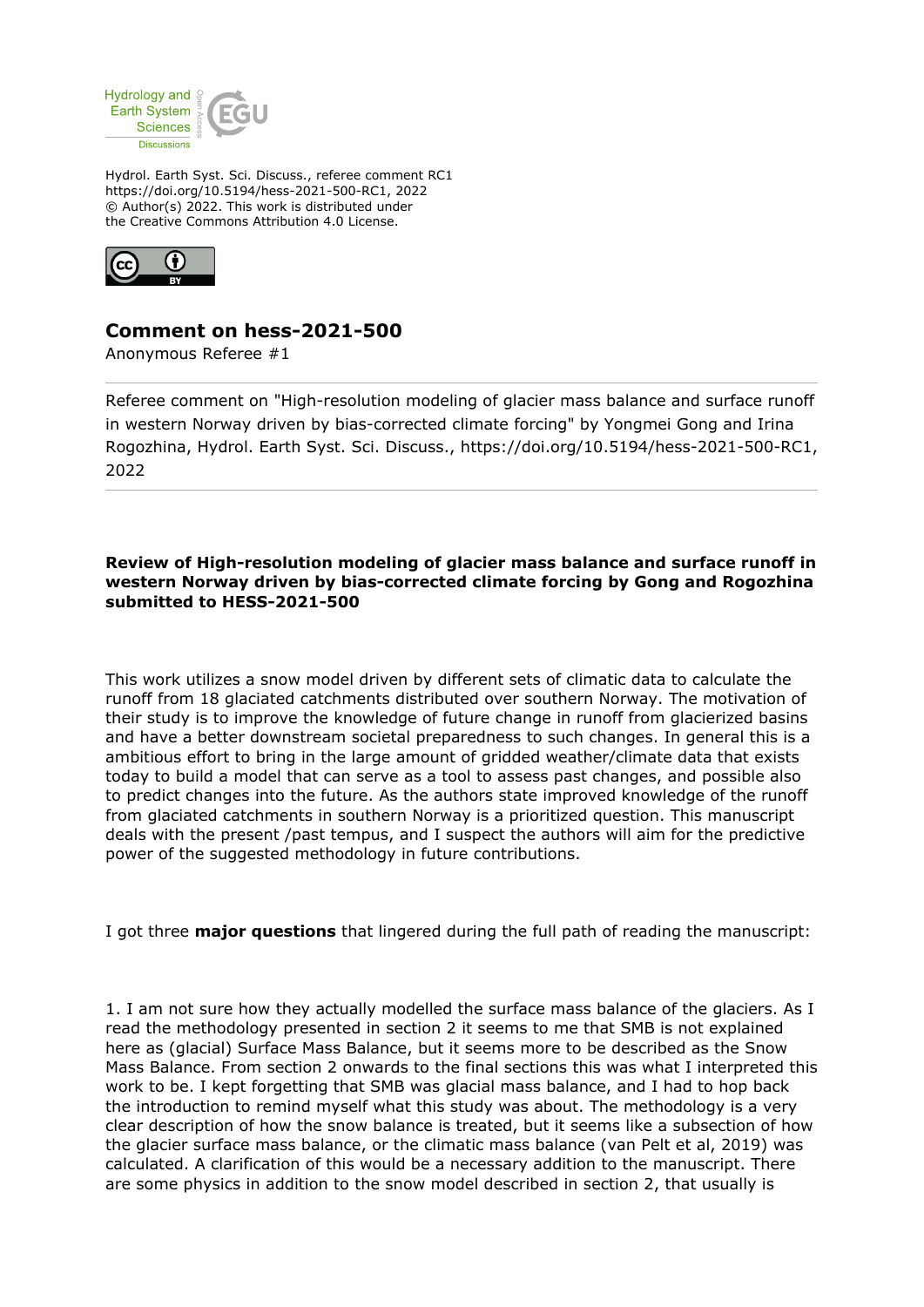applied when calculating the CMB of glaciers (Hock, 2005). I would recommend to expand section 2 with new a sub-section that describe the physics used to calculate the CMB and reference the used methodology. Another possible reference may be to look into Huss et al (2008): Modelling runoff from highly glacierized alpine drainage basins in a changing climate. Hydrol. Process., 22(19), 3888–3902 (doi: 10.1002/ hyp.7055).

2. Another question is how useful the CORDEX data was in this study. The comparison of the NORA10 and the different CORDEX datasets was interesting, showing NORA10 seem to beat the CORDEX data on most of the parameters tested for. I am not sure how meaningful the continued use of CORDEX is after seeing the results in Figure 3, with their large RSMEs. Or is the use of CORDEX in interest for driving the model in future scenario mode? If not the CORDEX output is well argued to be important here, the space and number of figures can be substantially shortened.

3. A third issue is the validation of the model output with the seNorge data in section 3.1. As I understand the seNorge data is model data, and is calibrated with, or have assimilated observational data in the model input. Although I would guess the hindcasted NORA10 as well as the CORDEX data, both of the products from HIRLAM, may use assimilated observational data in the hindcast mode. With this I see a question with validating modelled data from NORA/CORDEX (yi, ...yi+x), with modelled data from seNorge (x). Maybe the observational data in seNorge has a larger weight than in they have in the NORA10/CORDEX simulations, but that needs to be stated. One way to manage this is to use the observational data, or the nodes in seNorge that are anchored to observational data to manage a cross correlation check. That is, using only the pixels / nodes where seNorge has observations, and where the observation bias should be weighted highest in the seNorge output. Although I think it is now possible to download the observational data from the seNorge webpage, if the raw data of the observations is wanted for a correlation test.

## **Minor comments**

Li 111. Precipitation **into** (?) our model.

Li 276. Is Table S1 provided?

Section 4.1./Fig. 10. I do not follow the discussion with reference to the correlation matrix in Figure 10, probably because I am not sure what this matrix show. Is all melt from SMB calculated as runoff? What about (temporal) storage, evapotranspiration etc? The two lowest arrays roffw and roffa should they not be same as SMB runoff? I guess a few lines of text describing this figure would help to motivate this part of the results.

Li 410. Maybe add the reference here again of where you got the data of glacier cover, to repeat this to the reader, or call the delineation you refer to in section 2 as glacier cover. Li 484. Bondhuselv**a** ?

## **Comments of Figures and Tables.**

Figure 1. Please add lines for each zoom-in picture that join the frames of the area in the bigger map.

Figure 1. Would it be possible to make the hydrography clearer in the zoom-in maps? You could add a blue streamline following the hydrography pointed out in each of the zoomout maps, and number them to follow the legend of the streams. That would make the zoom-out maps more clear, and will make it easier to navigate in them.